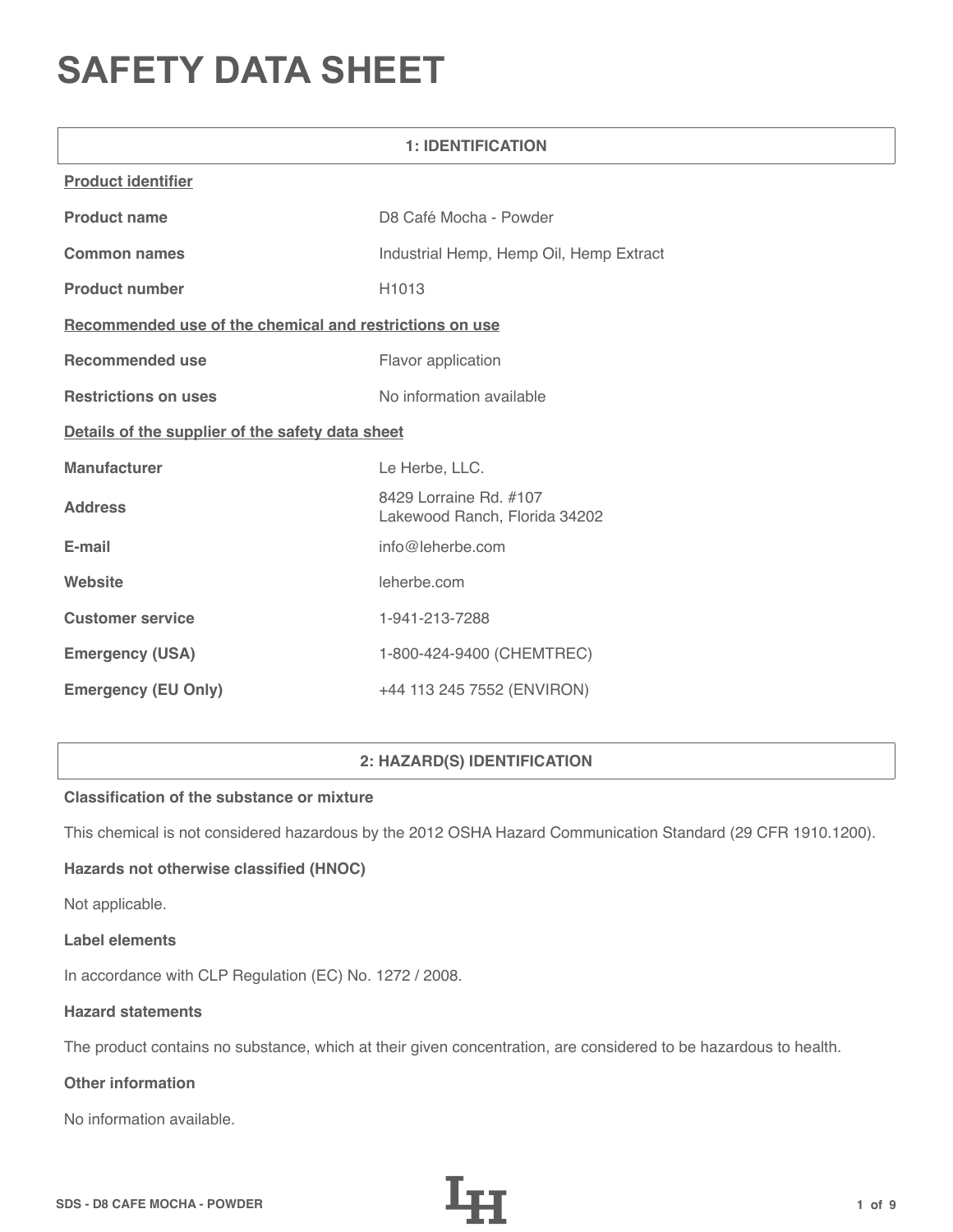# **3: COMPOSITION / INFORMATION ON INGREDIENTS**

**Substance**

| <b>CHEMICAL NAME</b> | $CAS \#$   | EC#       | <b>TRADE SECRET</b> |
|----------------------|------------|-----------|---------------------|
| Hemp oil, ext.       | 89958-21-4 | 289-644-3 | ÷                   |

\*Exact percentage (concentration) of composition has been withheld as a trade secret.

|                                                                            | <b>4: FIRST AID MEASURES</b>                                                                                            |
|----------------------------------------------------------------------------|-------------------------------------------------------------------------------------------------------------------------|
| <b>Description of first aid measures</b>                                   |                                                                                                                         |
| <b>Inhalation</b>                                                          | Move to fresh air.                                                                                                      |
| Eye contact                                                                | Rinse thoroughly with plenty of water for at least 15 minutes, lifting lower<br>and upper eyelids. Consult a physician. |
| <b>Skin contact</b>                                                        | Wash skin with soap and water.                                                                                          |
| Ingestion                                                                  | Clean mouth with water and drink afterwards plenty of water.                                                            |
| Most important symptoms and effects, both acute and delayed                |                                                                                                                         |
| <b>Symptoms</b>                                                            | No information available.                                                                                               |
| Indication of any immediate medical attention and special treatment needed |                                                                                                                         |
| <b>Note to physicians</b>                                                  | Treat symptomatically.                                                                                                  |

| <b>5: FIRE FIGHTING MEASURES</b>                   |                                                                                                                                       |  |
|----------------------------------------------------|---------------------------------------------------------------------------------------------------------------------------------------|--|
| Suitable extinguishing media                       | Use extinguishing measures that are appropriate to local circumstances<br>and the surrounding environment.                            |  |
| Large fire                                         | Use of water spray when fighting fire may be inefficient.                                                                             |  |
| Unsuitable extinguishing media                     | Do not scatter spilled material with high pressure water streams.                                                                     |  |
| Specific hazards arising from the<br>chemical      | No information available.                                                                                                             |  |
| <b>Hazardous combustion products</b>               | Carbon dioxide (CO2).                                                                                                                 |  |
| <b>Explosion data</b>                              |                                                                                                                                       |  |
| <b>Sensitivity to mechanical impact</b>            | None                                                                                                                                  |  |
| <b>Sensitivity to static discharge</b>             | None                                                                                                                                  |  |
| Special protective equipment for fire-<br>fighters | Firefighters should wear self-contained breathing apparatus and full<br>firefighting turnout gear. Use personal protection equipment. |  |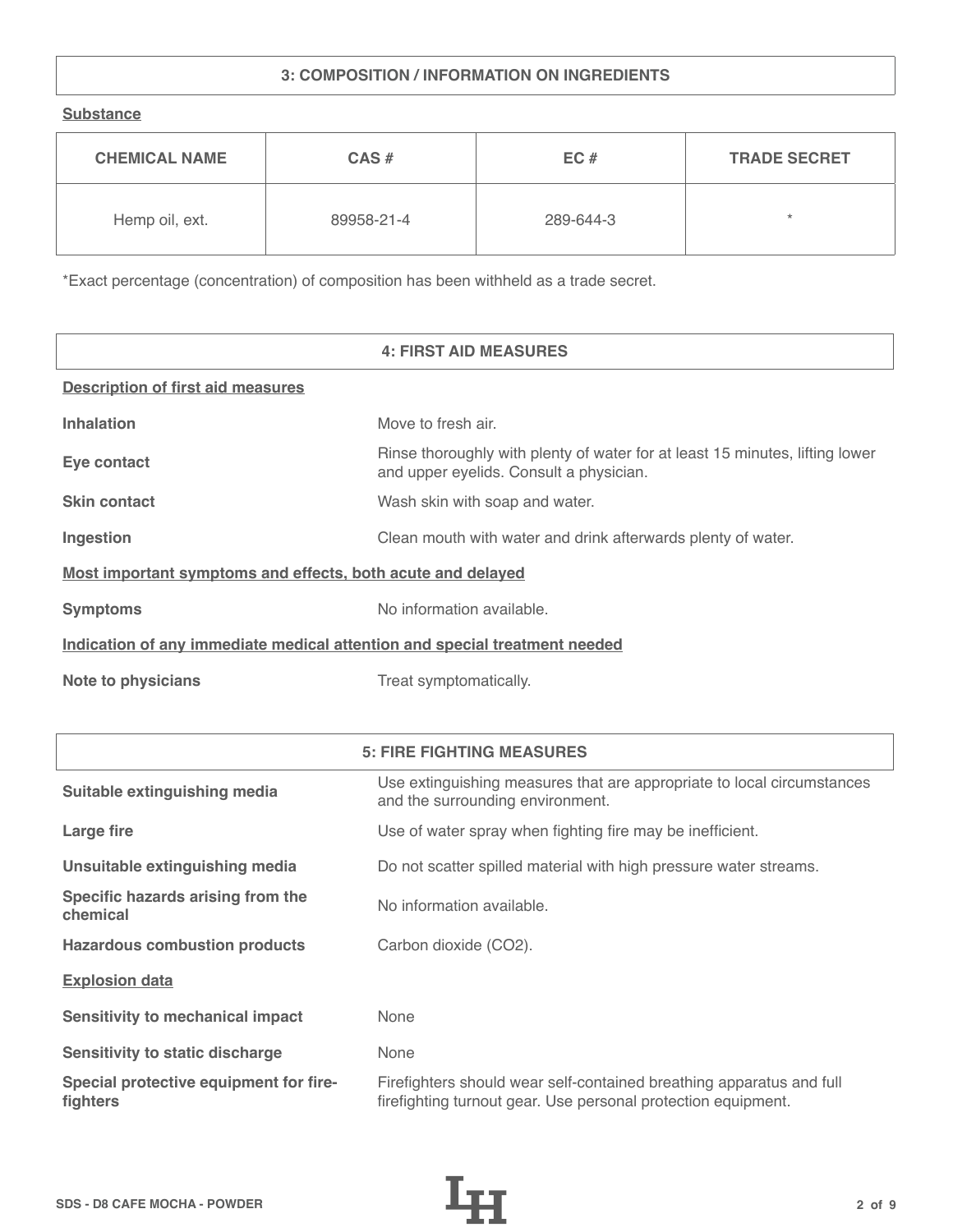#### **6: ACCIDENTAL RELEASE MEASURES**

|  |  | Personal precautions, protective equipment and emergency procedures |  |
|--|--|---------------------------------------------------------------------|--|
|  |  |                                                                     |  |

**Personal precautions** Ensure adequate ventilation.

# **Methods and material for containment and cleaning up**

| <b>Methods for containment</b> | Prevent further leakage or spillage if safe to do so. |
|--------------------------------|-------------------------------------------------------|
|                                |                                                       |

**Methods for cleaning up Pick up and transfer to properly labeled containers.** 

# **7: HANDLING AND STORAGE**

## **Precautions for safe handling**

Advice on safe handling **Handle in accordance with good industrial hygiene and safety practice.** 

## **Conditions for safe storage, including any incompatibilities**

**Storage conditions** Keep container tightly closed in a dark, dry and well-ventilated area.

# **8: EXPOSURE CONTROLS / PERSONAL PROTECTION**

#### **Control parameters**

| <b>Exposure limits</b>                                                | The following ingredients are the only ingredients of the product above<br>the cut-off level (or level that contributes to the hazard classification of the<br>mixture) which have an exposure limit applicable in the region for which<br>this safety data sheet is intended or other recommended limit. At this time,<br>the other relevant constituents have no known exposure limits from the<br>sources listed here. |
|-----------------------------------------------------------------------|---------------------------------------------------------------------------------------------------------------------------------------------------------------------------------------------------------------------------------------------------------------------------------------------------------------------------------------------------------------------------------------------------------------------------|
| <b>Appropriate engineering controls</b>                               |                                                                                                                                                                                                                                                                                                                                                                                                                           |
| <b>Engineering controls</b>                                           | <b>Showers</b>                                                                                                                                                                                                                                                                                                                                                                                                            |
|                                                                       | Eyewash stations                                                                                                                                                                                                                                                                                                                                                                                                          |
|                                                                       | Ventilation systems                                                                                                                                                                                                                                                                                                                                                                                                       |
| Individual protection measures, such as personal protective equipment |                                                                                                                                                                                                                                                                                                                                                                                                                           |
| <b>Eye/face protection</b>                                            | No special protective equipment required.                                                                                                                                                                                                                                                                                                                                                                                 |
| Skin and body protection                                              | No special protective equipment required.                                                                                                                                                                                                                                                                                                                                                                                 |
| <b>Respiratory protection</b>                                         | No protective equipment is needed under normal use conditions. If<br>exposure limits are exceeded or irritation is experienced, ventilation and<br>evacuation may be required.                                                                                                                                                                                                                                            |
| <b>General hygiene considerations</b>                                 | Handle in accordance with good industrial hygiene and safety practice.                                                                                                                                                                                                                                                                                                                                                    |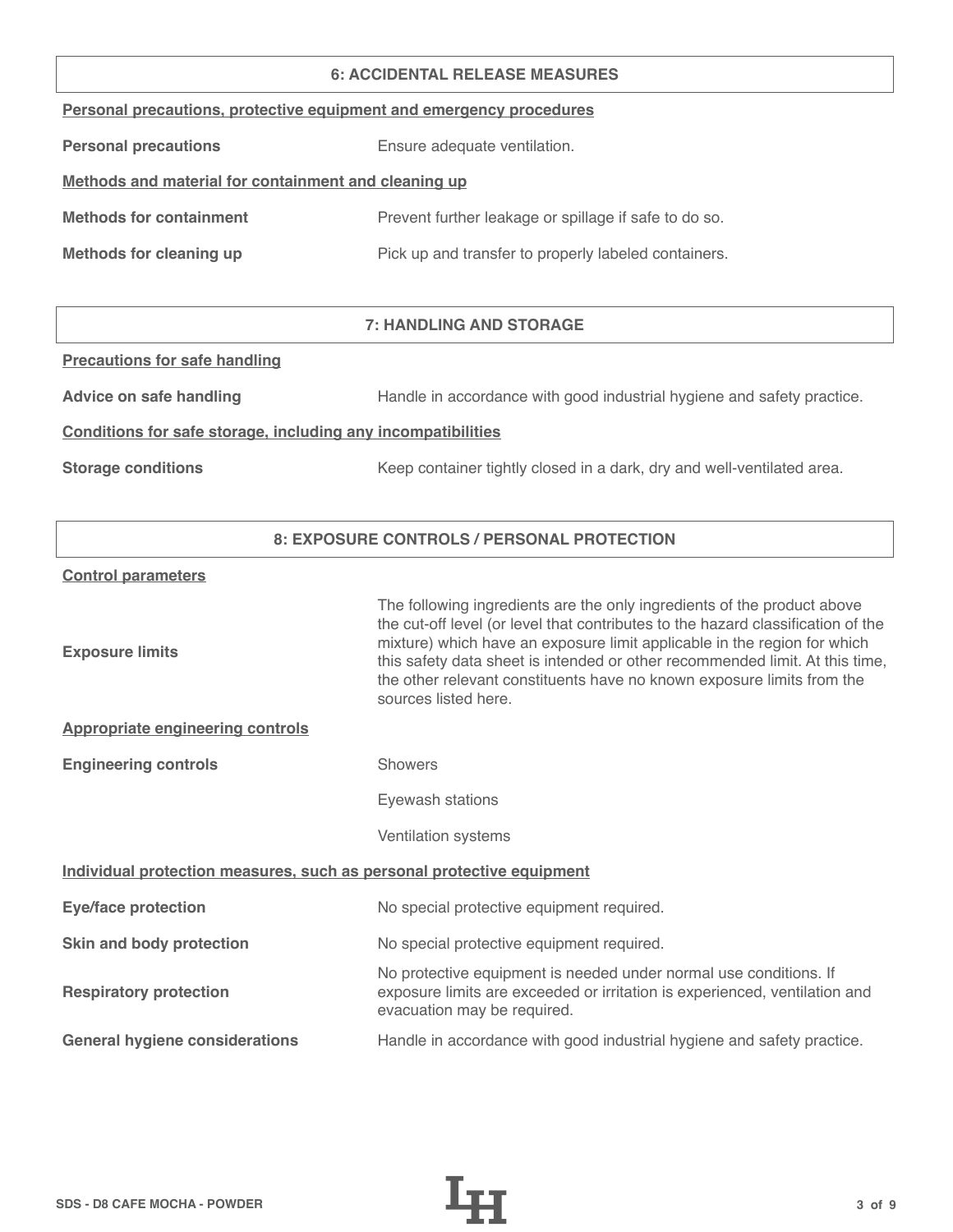## **9: PHYSICAL AND CHEMICAL PROPERTIES**

#### **Information on basic physical and chemical properties**

| <b>Appearance</b>                | Powder                                |
|----------------------------------|---------------------------------------|
| <b>Color</b>                     | Light brown to dark brown             |
| Odor                             | Floral, earthy                        |
| <b>Physical State</b>            | Solid                                 |
| pH                               | $4.5 - 6.5$                           |
| <b>Boiling Point</b>             | No data available.                    |
| <b>Melting Point</b>             | No data available.                    |
| <b>Relative Density</b>          | No data available.                    |
| <b>Refractive Index</b>          | No data available.                    |
| <b>Specific Gravity</b>          | No data available.                    |
| <b>Vapor Pressure</b>            | No data available.                    |
| <b>Vapor Density</b>             | No data available.                    |
| <b>Decomposition Temperature</b> | No data available.                    |
| <b>Viscosity</b>                 | No data available.                    |
| <b>Flash Point (Closed Cup)</b>  | No data available.                    |
| <b>Flammable Limits</b>          | No data available.                    |
| <b>Auto Ignition Temperature</b> | No data available.                    |
| <b>Solubility</b>                | Soluble in water. Soluble in ethanol. |
| <b>Evaporation Rate</b>          | No data available.                    |
| <b>Partition Coefficient</b>     | No data available.                    |
| <b>Other information</b>         | No data available.                    |

| <b>10: STABILITY AND REACTIVITY</b>       |                                                                          |  |
|-------------------------------------------|--------------------------------------------------------------------------|--|
| <b>Reactivity</b>                         | No information available.                                                |  |
| <b>Chemical stability</b>                 | Stable under normal conditions.                                          |  |
| <b>Possibility of hazardous reactions</b> | None under normal processing.                                            |  |
| <b>Conditions to avoid</b>                | Keep away from artificial light, sunlight, high heat, and high humidity. |  |
| <b>Incompatible materials</b>             | Strong oxidizing agents.                                                 |  |
| <b>Hazardous decomposition products</b>   | None known based on information supplied.                                |  |

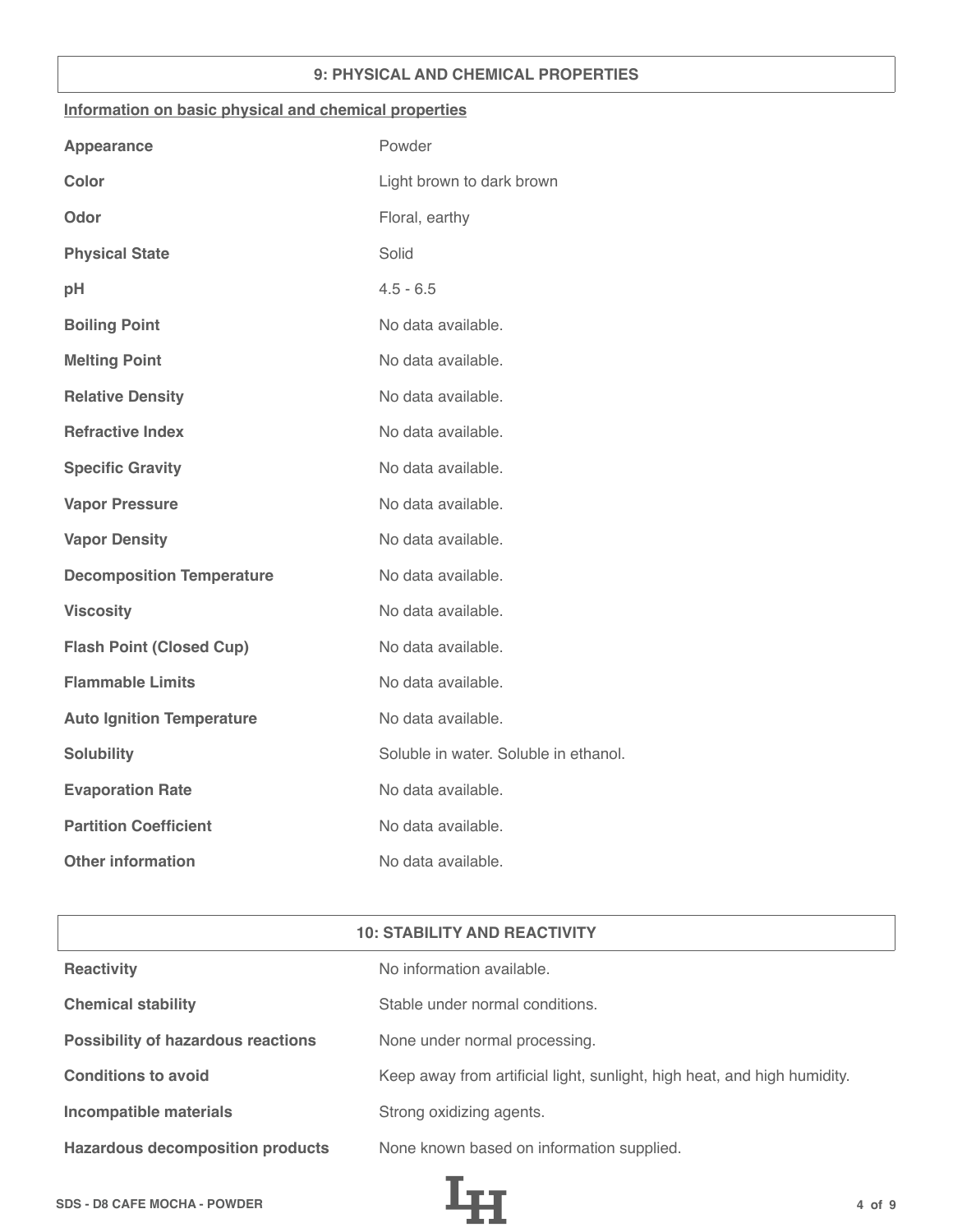## **11: TOXICOLOGICAL INFORMATION**

| Information on likely routes of exposure                                     |                                                                                            |
|------------------------------------------------------------------------------|--------------------------------------------------------------------------------------------|
| <b>Inhalation</b>                                                            | Specific test data for the substance or mixture is not available.                          |
| Eye contact                                                                  | Specific test data for the substance or mixture is not available.                          |
| <b>Skin contact</b>                                                          | Specific test data for the substance or mixture is not available.                          |
| Ingestion                                                                    | Specific test data for the substance or mixture is not available.                          |
| Symptoms related to the physical, chemical and toxicological characteristics |                                                                                            |
| <b>Symptoms</b>                                                              | No information available.                                                                  |
| <b>Acute toxicity</b>                                                        |                                                                                            |
| <b>Numerical measures of toxicity</b>                                        | No information available                                                                   |
|                                                                              | Delayed and immediate effects as well as chronic effects from short and long-term exposure |
| <b>Skin corrosion/irritation</b>                                             | No information available.                                                                  |
| Serious eye damage/eye irritation                                            | No information available.                                                                  |
| <b>Respiratory or skin sensitization</b>                                     | No information available.                                                                  |
| <b>Germ cell mutagenicity</b>                                                | No information available.                                                                  |
| <b>Reproductive toxicity</b>                                                 | No information available.                                                                  |
| <b>STOT - single exposure</b>                                                | No information available.                                                                  |
| <b>STOT - repeated exposure</b>                                              | No information available.                                                                  |
| <b>Aspiration hazard</b>                                                     | No information available.                                                                  |
| <b>Other adverse effects</b>                                                 | No information available.                                                                  |
| <b>Interactive effects</b>                                                   | No information available.                                                                  |

# **12: ECOLOGICAL INFORMATION**

## **Ecotoxicity**

This overall composition has not been tested. Hemp oil is not classified as being acutely or chronically toxic to aquatic life. This product does not contain citrus as a byproduct of the distillation process, which are classified as being very toxic to the aquatic environment. However, due to the physical properties of this product (density and volatility) it will not remain in the environment for an extended period of time.

| <b>Persistence and biodegradability</b> | Inherently biodegradable.                                                                                          |
|-----------------------------------------|--------------------------------------------------------------------------------------------------------------------|
| <b>Bioaccumulative potential</b>        | Bioaccumulation is unlikely.                                                                                       |
| <b>Mobility in soil</b>                 | Expected to volatilize from soil or water to the air and oxidize to carbon<br>dioxide in the presence of sunlight. |
| <b>PBT &amp; vPvB assessment</b>        | No information available.                                                                                          |
| Other adverse effect                    | No information available.                                                                                          |
| <b>SDS - D8 CAFE MOCHA - POWDER</b>     | $5$ of $9$                                                                                                         |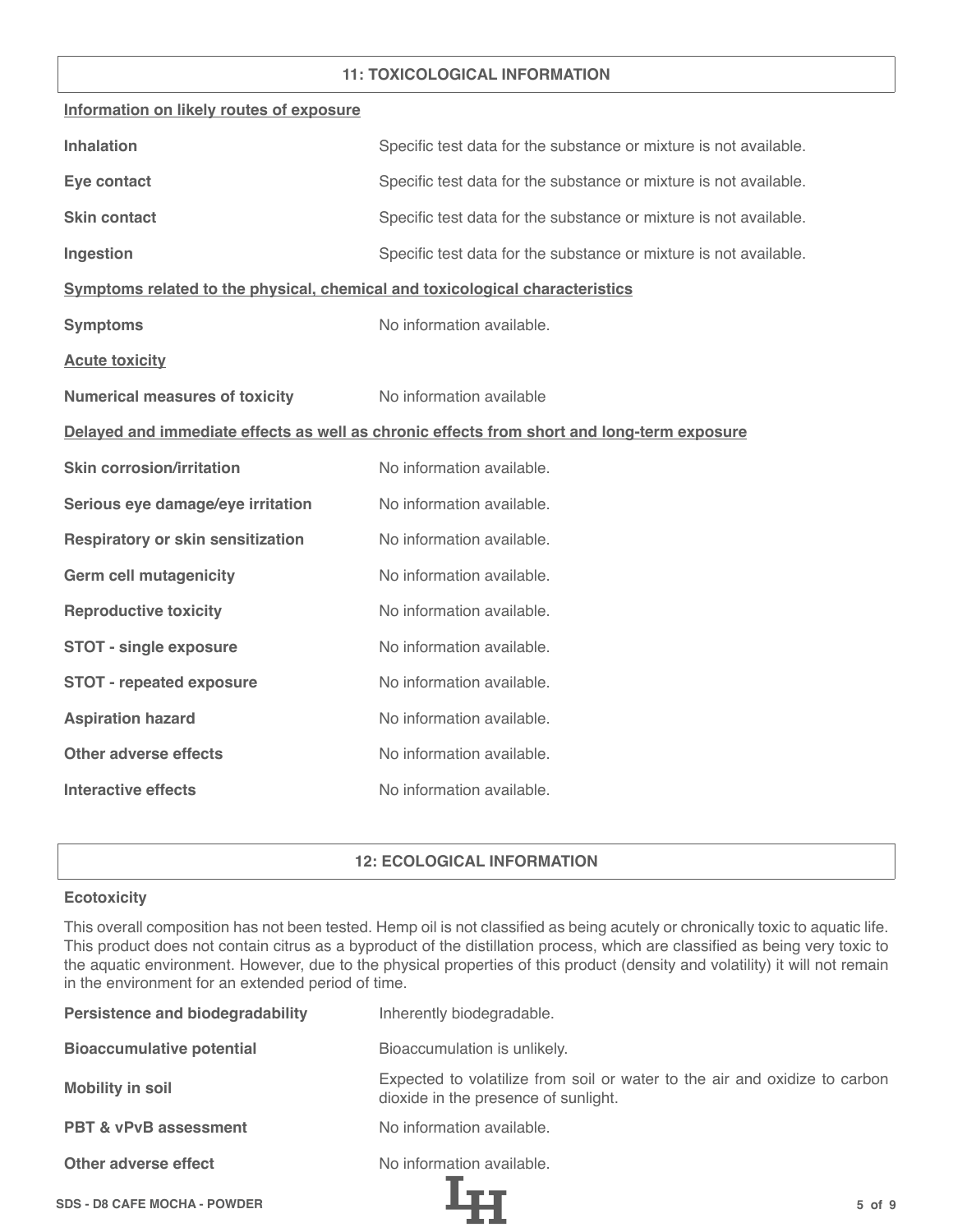## **13: DISPOSAL CONSIDERATIONS**

#### **Waste treatment methods**

| Waste from residues/unused products | Dispose of in accordance with local regulations. Dispose of waste in |
|-------------------------------------|----------------------------------------------------------------------|
|                                     | accordance with environmental legislation.                           |
| .                                   |                                                                      |

**Contaminated packaging The Contaminated packaging Containers.** 

| <b>14: TRANSPORT INFORMATION</b> |                           |
|----------------------------------|---------------------------|
| <b>DOT</b>                       | Not regulated.            |
| <b>TDG</b>                       | No information available. |
| <b>MEX</b>                       | No information available. |
| ICAO (air)                       | No information available. |
| <b>IATA</b>                      | No information available. |
| <b>IMDG</b>                      | No information available. |
| <b>RID</b>                       | No information available. |
| <b>ADR</b>                       | No information available. |
| <b>ADN</b>                       | No information available. |

#### **15. REGULATORY INFORMATION**

# **International inventories**

| <b>TSCA</b>     | No information available. |
|-----------------|---------------------------|
| <b>DSL/NDSL</b> | No information available. |
| <b>EINECS</b>   | No information available. |
| <b>ENCS</b>     | No information available. |
| <b>IECSC</b>    | No information available. |
| <b>KECL</b>     | No information available. |
| <b>PICCS</b>    | No information available. |
| <b>AICS</b>     | No information available. |

#### **U.S. Federal Regulations**

## **2018 Farm Bill - Enacted**

"The term 'hemp' means the plant Cannabis sativa L. and any part of that plant, including the seeds thereof and all derivatives, extracts, cannabinoids, isomers, acids, salts, and salts of isomers, whether growing or not, with a delta-9 tetrahydrocannabinol concentration of not more than 0.3 percent on a dry weight basis."

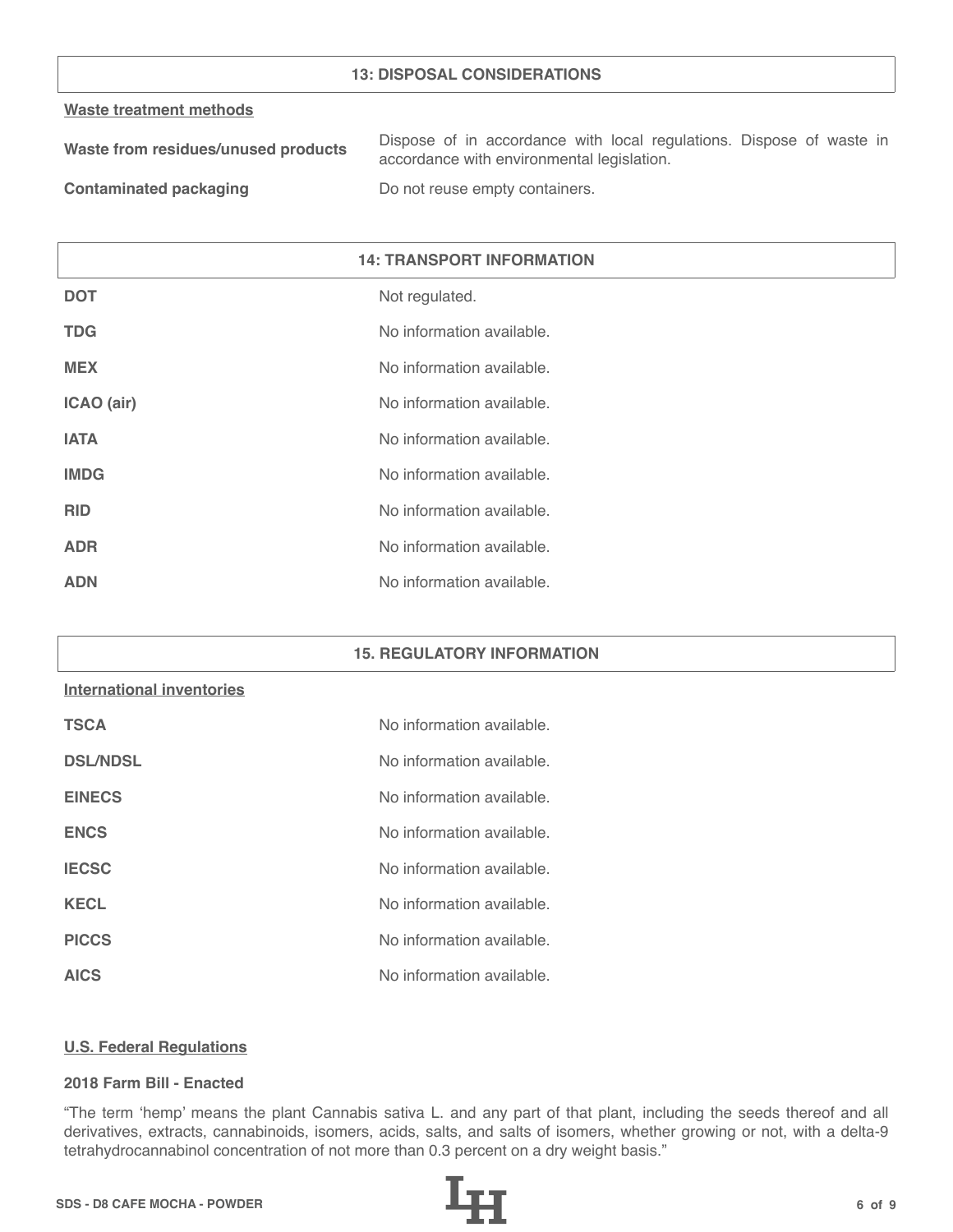## **SEC. 10114. Interstate Commerce**

(a) RULE OF CONSTRUCTION. - Nothing in this title or an amendment made by this title prohibits the interstate commerce of hemp (as defined in section 297A of the Agricultural Marketing Act of 1946 (as added by section 10113)) or hemp products.

(b) TRANSPORTATION OF HEMP AND HEMP PRODUCTS. - No State or Indian Tribe shall prohibit the transportation or shipment of hemp or hemp products produced in accordance with subtitle G of the Agricultural Marketing Act of 1946 (as added by section 10113) through the State or the territory of the Indian Tribe, as applicable.

# **CERCLA/SARA**

| CERCLA - Hazardous Substances and their<br>Reportable Quantities | None. |
|------------------------------------------------------------------|-------|
| Section 302 Extremely Hazardous<br>Substances and TPOs           | None. |
| Section 302 Extremely Hazardous<br>Substances and ROs            | None. |
| Section 313 - Chemical Category                                  | None. |
| Section 313 - Reporting de minimis                               | None. |
| <b>EPA Label Information</b>                                     |       |
|                                                                  |       |

| Pesticide registration number | Not applicable. |
|-------------------------------|-----------------|
|-------------------------------|-----------------|

#### **U.S. State Regulations**

| <b>Florida</b>  |          |
|-----------------|----------|
| <b>Statutes</b> | 581.217  |
| Rule            | 5K-4.034 |

#### **California Prop. 65**

# **Chemicals known to the State of California to cause cancer**

This product does not contain a chemical requiring a warning under California Prop. 65.

#### **Chemicals known to the State of California to cause reproductive toxicity**

This product does not contain a chemical requiring a warning under California Prop. 65.

| Carcinogen                          | Not listed. |
|-------------------------------------|-------------|
| Developmental Toxicity              | Not listed. |
| Male Reproductive Toxicity          | Not listed. |
| <b>Female Reproductive Toxicity</b> | Not listed. |

#### **U.S. State Right-to-Know Regulations**

This product does not contain any substances regulated under applicable state right-to-know regulations.

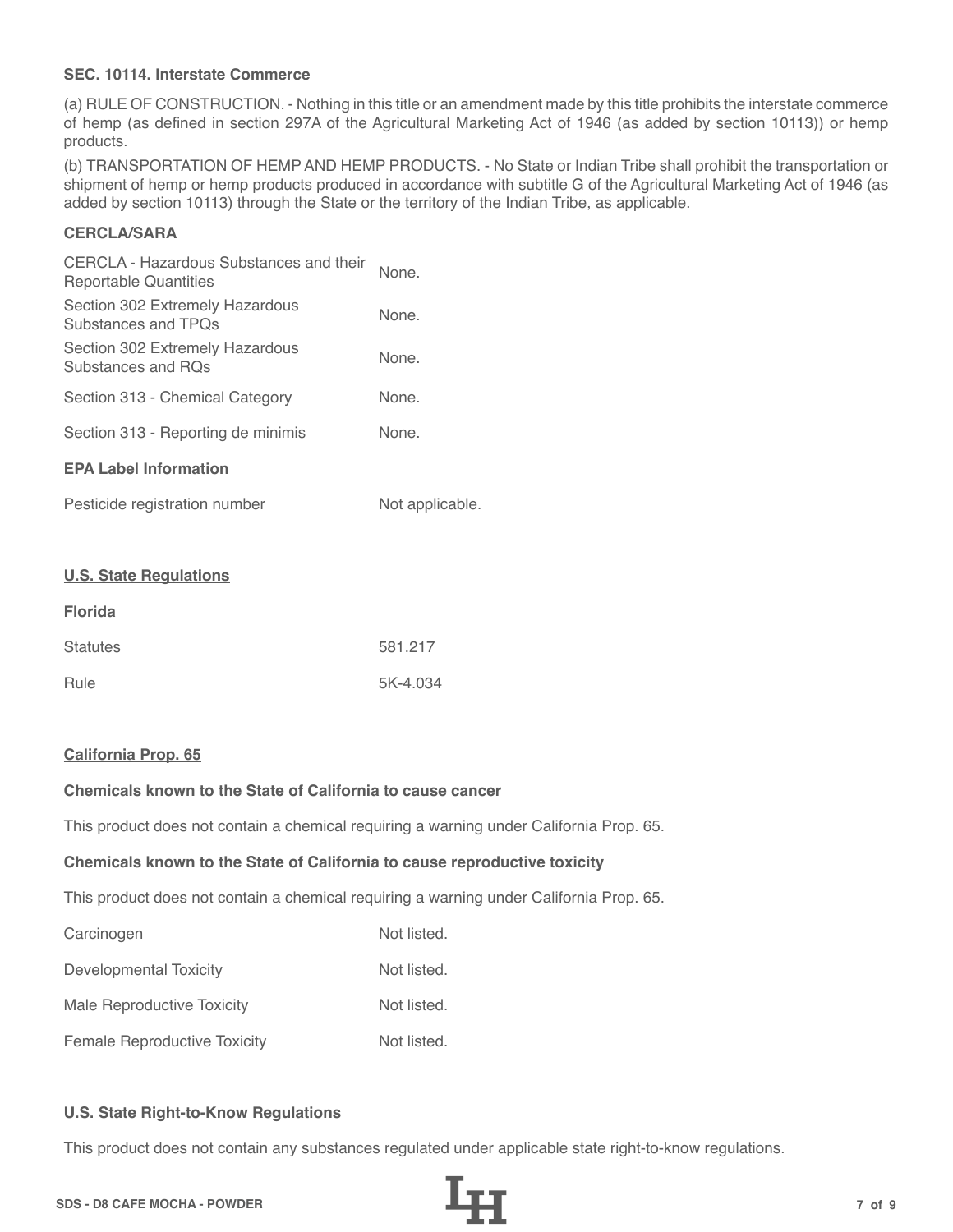## **16: OTHER INFORMATION**

| Key or legend to abbreviations and acronyms used in the safety data sheet |                                                                                        |  |
|---------------------------------------------------------------------------|----------------------------------------------------------------------------------------|--|
| <b>ACGIH</b>                                                              | American Conference of Governmental Industrial Hygienists                              |  |
| <b>ADR</b>                                                                | European Agreement concerning the International Carriage of Dangerous<br>Goods by Road |  |
| <b>AIHA</b>                                                               | American Industrial Hygiene Association                                                |  |
| <b>CAS</b>                                                                | <b>Chemical Abstracts Service</b>                                                      |  |
| <b>CFR</b>                                                                | United States Code of Federal Regulations                                              |  |
| <b>DOT</b>                                                                | United States Department of Transportation                                             |  |
| <b>DSL/NDSL</b>                                                           | Canadian Domestic Substances List/Non-Domestic Substances List                         |  |
| <b>ECHA</b>                                                               | European Chemicals Agency                                                              |  |
| <b>EINECS</b>                                                             | European Inventory of Existing Chemical Substances                                     |  |
| <b>ENCS</b>                                                               | Japan Existing and New Chemical Substances                                             |  |
| <b>FDA</b>                                                                | United States Food and Drug Administration                                             |  |
| <b>GHS</b>                                                                | Globally Harmonized System of Classification and Labeling of Chemicals                 |  |
| <b>GRAS</b>                                                               | Generally Recognized as Safe                                                           |  |
| <b>IARC</b>                                                               | International Agency for Research on Cancer                                            |  |
| <b>ICAO</b>                                                               | International Civil Aviation Organization                                              |  |
| <b>IECSC</b>                                                              | China Inventory of Existing Chemical Substances                                        |  |
| <b>IMDG</b>                                                               | International Maritime Code for Dangerous Goods                                        |  |
| <b>KECL</b>                                                               | Korean Existing and Evaluated Chemical Substances                                      |  |
| <b>NFPA</b>                                                               | National Fire Protection Association                                                   |  |
| <b>NIOSH</b>                                                              | United States National Institute for Occupational Safety and Health                    |  |
| <b>NTP</b>                                                                | United States National Toxicology Program                                              |  |
| <b>OSHA</b>                                                               | United States Occupational Health and Safety Administration                            |  |
| <b>PICCS</b>                                                              | Philippines Inventory of Chemicals and Chemical Substances                             |  |
| <b>RID</b>                                                                | Regulations Concerning the International Transport of Dangerous Goods<br>by Rail       |  |
| <b>TWA</b>                                                                | <b>Time Weighted Average</b>                                                           |  |
| <b>TSCA</b>                                                               | United States Toxic Substances Control Act Section 8(b) Inventory                      |  |